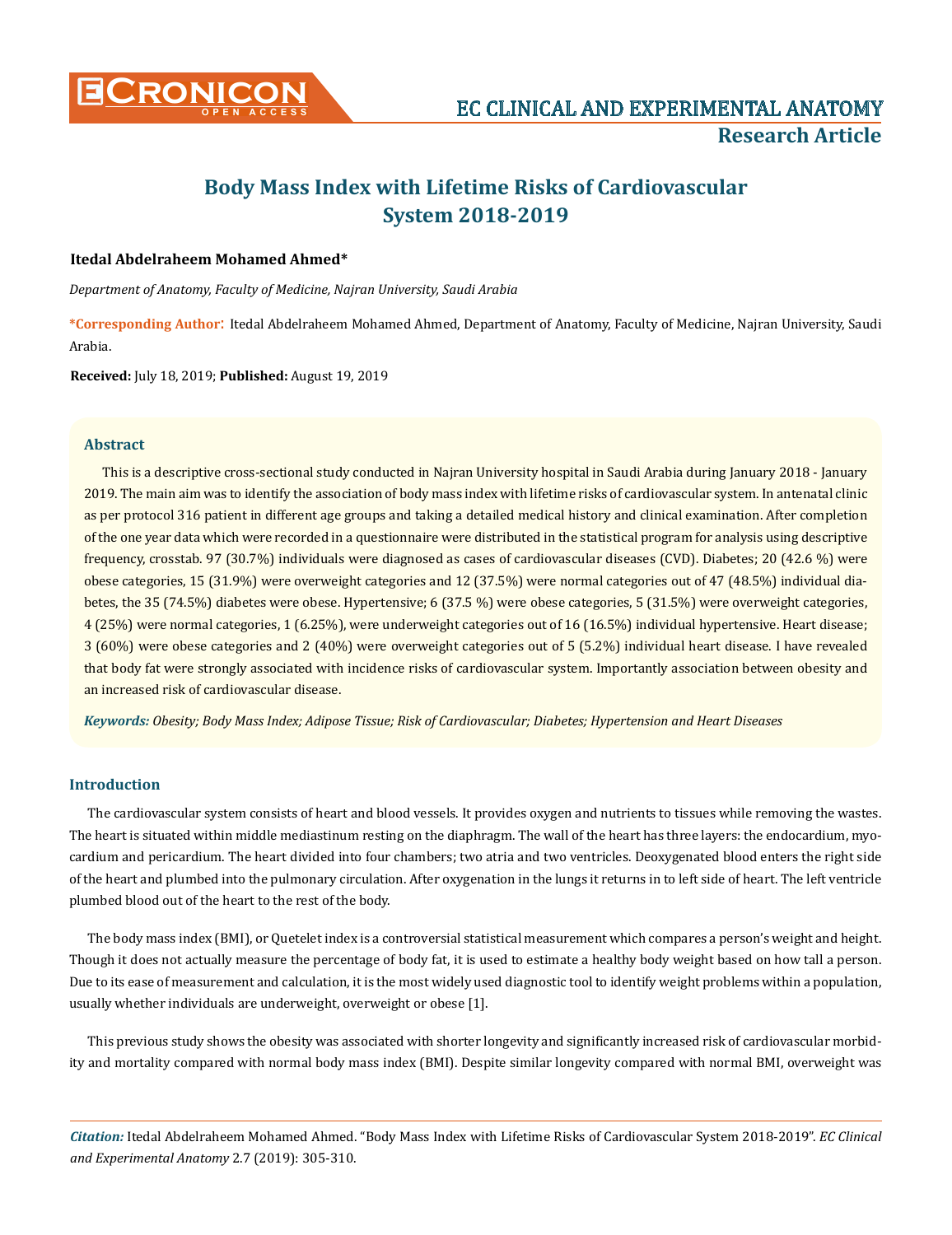306

associated with significantly increased risk of developing cardiovascular disease (CVD) at an earlier age, resulting in a greater proportion of life lived with CVD morbidity [2].

In addition studies show that wound hypertension increases the risk for a variety of cardiovascular diseases [3,4] including stroke, coronary artery disease, heart failure, atrial fibrillation [5] and peripheral vascular disease. The risk for both coronary disease and stroke increases progressively with incremental increases in blood pressure above 115/75 mmHg, as shown in numerous epidemiologic studies. However, these observations do not prove a causal relationship, since increasing blood pressure could be a marker for other risk factors such as increasing body weight, which is associated with dyslipidemia, glucose intolerance, and the metabolic syndrome. The best evidence for a causal role of increasing blood pressure in cardiovascular complications is an improvement in outcome with antihypertensive therapy [6]. The increase in cardiovascular risk has primarily been described in terms of elevated systolic pressure in those over age 60 years [7] and elevation in both systolic and diastolic pressure in younger individuals. Pulse pressure, which is the difference between the systolic and diastolic blood pressures and is determined primarily by large artery stiffness, is also a strong predictor of risk [7]. Other study demonstrated that BMI category and cardiac mortality, 6.2% of patients were underweight, 51.1% had normal weight, 28.2% were overweight and 14.6% were obese. Higher BMI values were associated with lower all-cause and cardiac mortality [8]. Obesity is an independent risk factor for cardiovascular disease (CVD) [9-13] and is associated with advanced CVD requiring procedures such as percutaneous coronary intervention (PCI), reduction in life expectancy [14] and a higher mortality rate [11,15,16]. Weight loss has been associated with improvement in preexisting cardiovascular risk factors including hypertension (HTN), diabetes, and dyslipidemia and mortality [17-20]. Other studies have reported improved clinical outcomes in overweight and obese patients treated for CVDs compared to normal weight patients, suggesting a paradoxical survival benefit. This effect has been reported in patients with diabetes [21], endstage renal disease [22].

#### **Materials and Methods**

This is a descriptive cross-sectional study conducted at the department of medicine in the Najran University hospital in Najran City in Saudi Arabia. It was conducted during the period January 2018 to January 2019. In the antenatal clinic as per protocol 316 individuals were selected for the study. The doctor and staff nurse on duty were trained to enter the data in a Questionnaire. Anthropometric measurements taken were height, body weight, body mass index (BMI).

Then the individual patient were further examined for their detailed medical history-especially the history of family, maternal age and socioeconomic status. The electronic body scale is a high precision electronic scale for the use of computing weight (from 150 to 200 kg) and height (from 70 to 190). (BMI) is the body weight divided by the square of his or her height. The formulae universally used in medicine produce a unit of measure of weight(kg)/height<sup>2</sup>(m<sup>2</sup>) and use excel program for calculation. The BMI is used to screen persons for weight categories that may lead to health problems (Table 1) [23].

| <b>BMI</b>   | <b>Category</b> |
|--------------|-----------------|
| < 18.5       | Underweight     |
| 18.5 - 24.9  | Normal weight   |
| $25 - 29.9$  | Overweight      |
| $30 - 34.9$  | Obese-Class I   |
| $35 - 39.9$  | Obese-Class II  |
| 40 and above | Obese-Class III |

*Table 1: Shows body mass index is used to screen persons for weight categories.*

*Citation:* Itedal Abdelraheem Mohamed Ahmed. "Body Mass Index with Lifetime Risks of Cardiovascular System 2018-2019". *EC Clinical and Experimental Anatomy* 2.7 (2019): 305-310.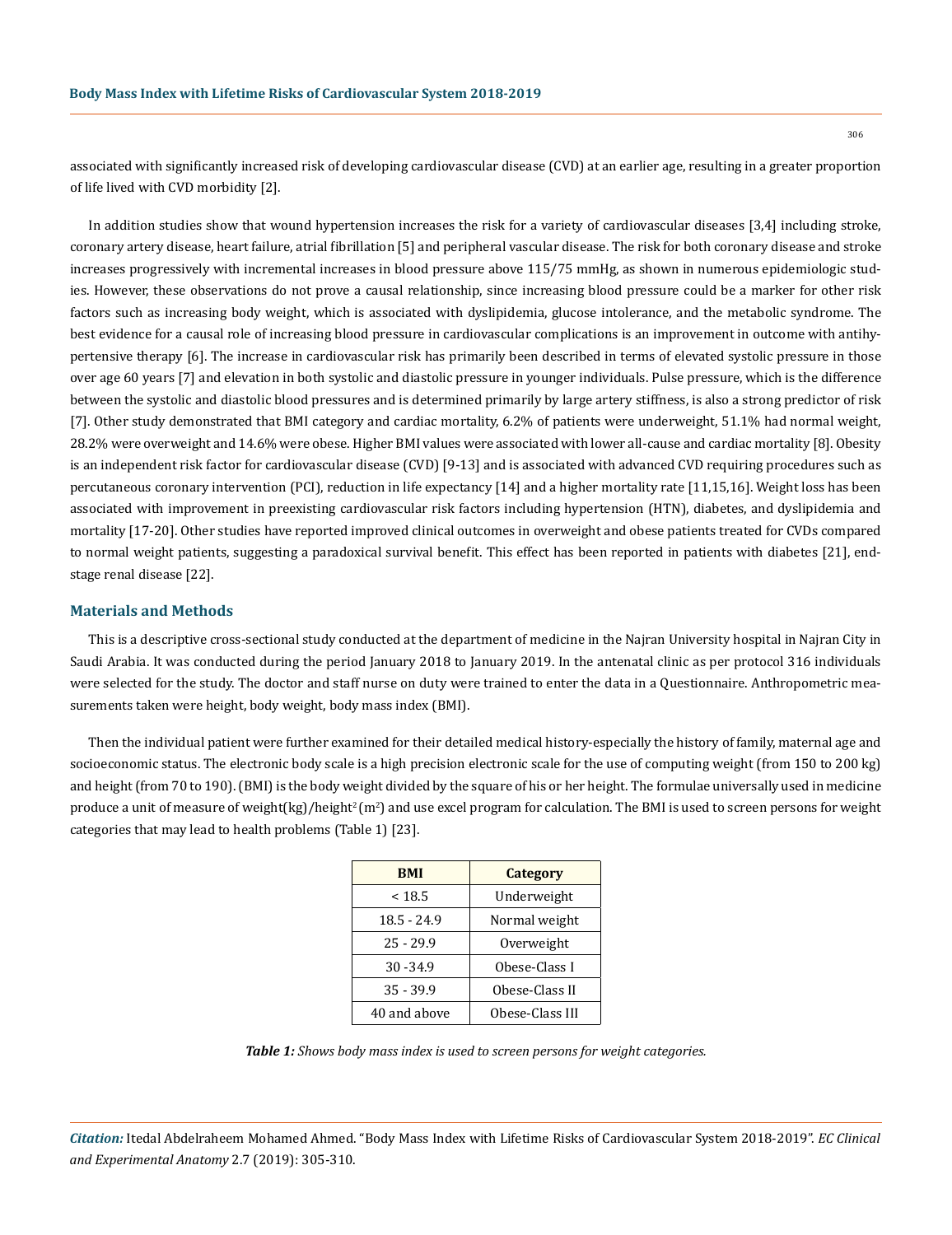After completion of the one year, data regarding the detailed medical history were recorded in a questionnaire and analyzed using SPSS Software.

#### **Statistical methods**

The data were analyzed using (SPSS Software) statistical social package for social sciences (Version 20 SPSS, Chicago, Illinois USA). Descriptive statistics were calculated for every measured variable, in order to evaluate the studied sample. All analyses were performed using the descriptive frequency, explore and crosstabs probabilities and a P value of P < 0.05 was considered statistically significant. Mendeley Software was used in reference citations in this article.

#### **Results**

Data collected from January 2018 to January 2019 from the department of Medicine in Najran University Hospital. The percent of frequencies were calculated to examine the relationship between the cardiovascular disease (CVD) and fatty body (obesity). The number of participators in this study about 316 individuals, 47 (14.9%) diabetes, 16 (5.1%) hypertensive, 5 (1.8%) and 29 (9.2%), the rest of the individuals were normal and other cases 204 (46.6%) and 15 (4.7%) that mean 97 (30.7%) out of the 316 studied individual with a lifetime risk of cardiovascular system that shows in figure 1.



*Figure 1: Descriptive frequency medical history components.*

Table 2 shows the distribution frequency percentage of participators fatty body as following manner: Underweight; 13 (4.1%), Normal weight; 87 (27.5%), Overweight; 105 (33.2%), Obese 111 (35.1%) and also Figure 2 explains frequency count of fat body mass index categories.

The figure 3 displays the frequency ratio of the relationship between body mass index and a lifetime of Cardiovascular risks in this study as follows: Diabetes; 20 (42.6%) were obese categories, 15 (31.9%) were overweight categories and 12 (37.5%) were normal categories out of 47 (48.5%) individual diabetes, the 35 (74.5%) diabetes were obese. Hypertensive; 6 (37.5%) were obese categories, 5

*Citation:* Itedal Abdelraheem Mohamed Ahmed. "Body Mass Index with Lifetime Risks of Cardiovascular System 2018-2019". *EC Clinical and Experimental Anatomy* 2.7 (2019): 305-310.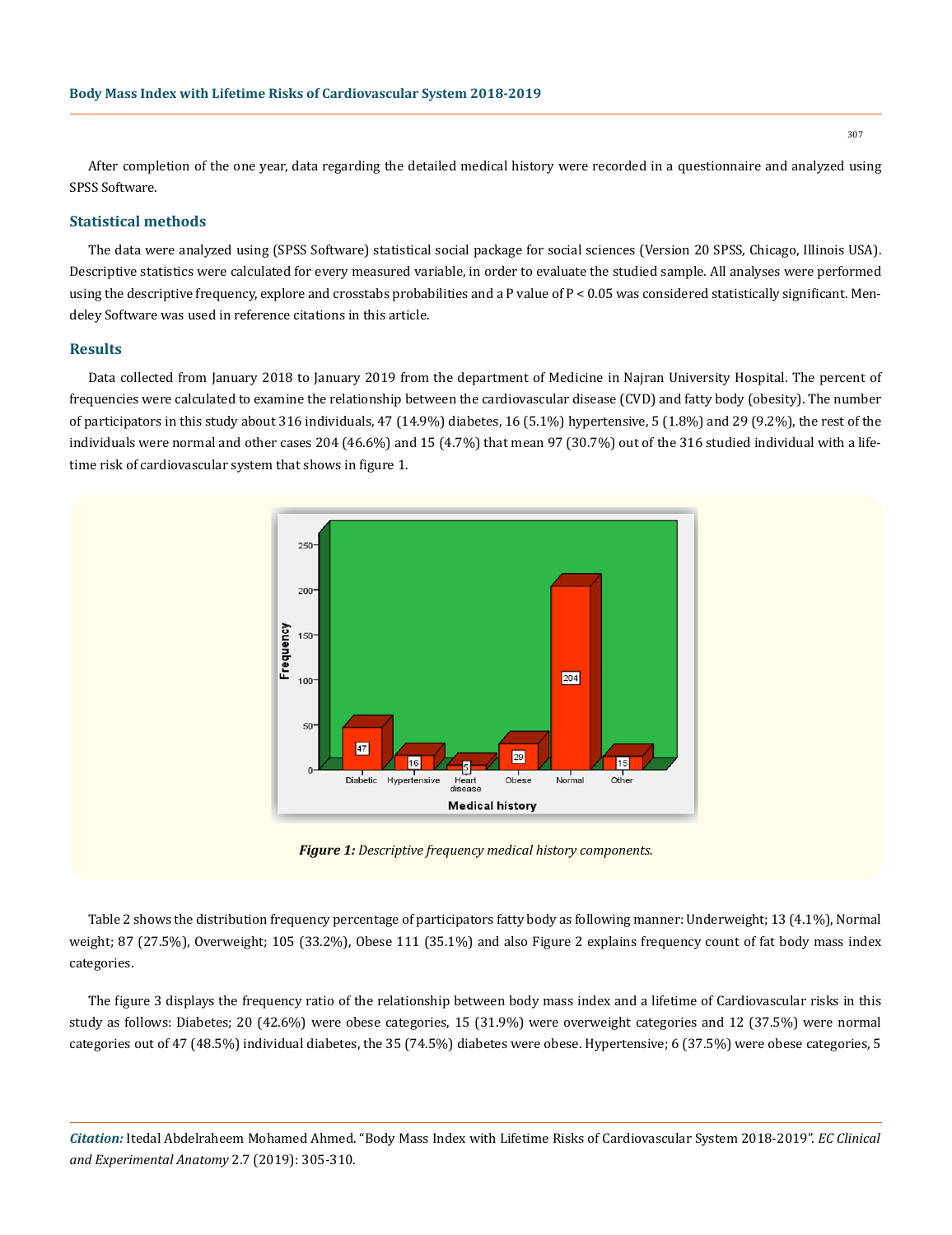| <b>BMI</b>    | <b>Categories</b> | <b>Total frequency %</b> |
|---------------|-------------------|--------------------------|
| < 18.5        | Underweight       | $13(4.1\%)$              |
| $18.5 - 24.9$ | Normal weight     | 87 (27.5%)               |
| $25 - 29.9$   | Overweight        | 105 (33.2%)              |
| > 30          | <b>Obese</b>      | 111 (35.1%)              |
| Total         |                   | 316 (100 %)              |

*Table 2: Shows the distribution of body mass index categories of participators.*



*Figure 2: Shows the frequency of body mass index categories of participators.*



*Figure 3: Explains frequency of relationship between body mass index and a lifetime of cardiovascular risks.*

*Citation:* Itedal Abdelraheem Mohamed Ahmed. "Body Mass Index with Lifetime Risks of Cardiovascular System 2018-2019". *EC Clinical and Experimental Anatomy* 2.7 (2019): 305-310.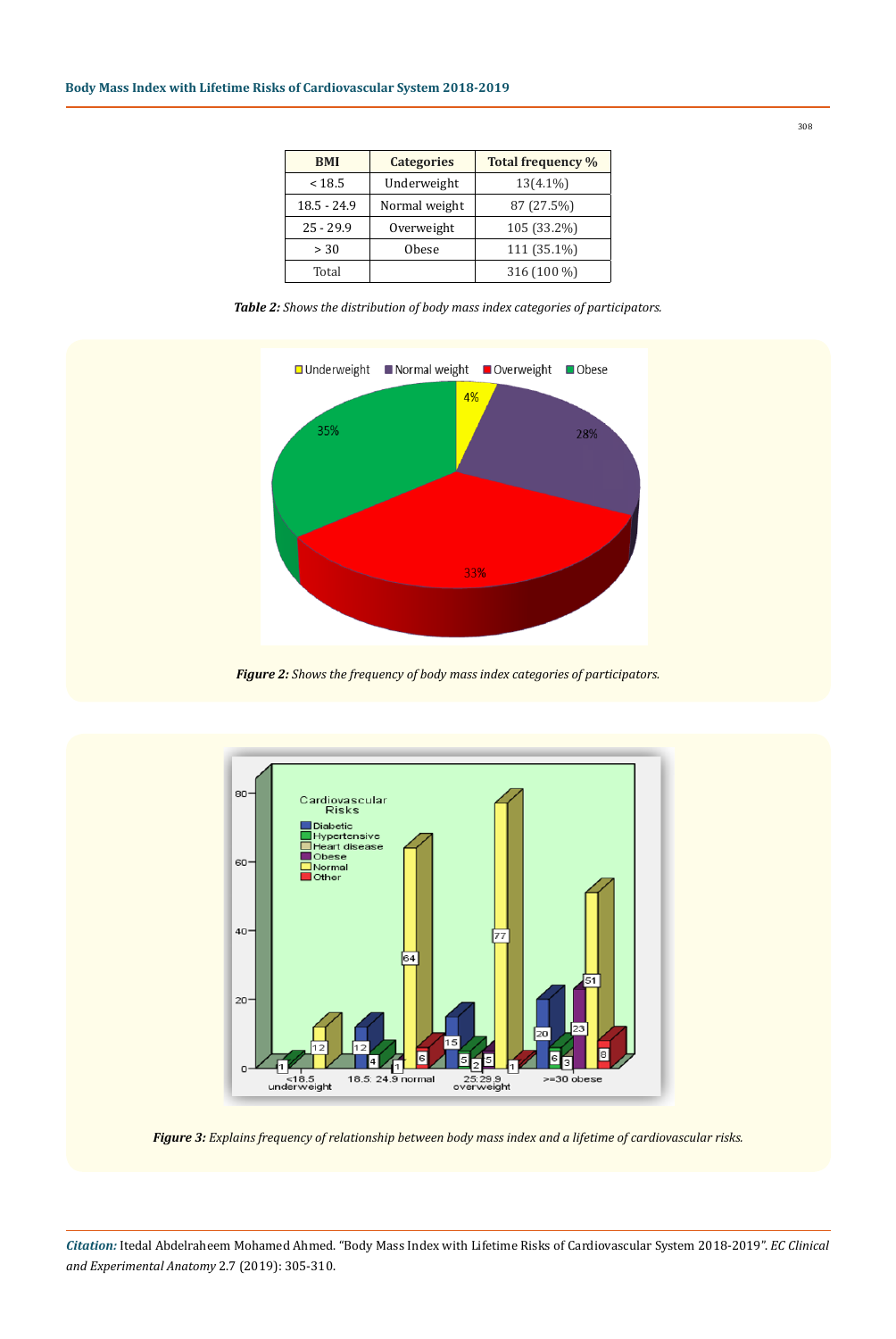(31.5%) were overweight categories, 4 (25%) were normal categories, 1 (6.25%), were underweight categories out of 16 (16.5%) individual hypertensive. Heart disease; 3 (60%) were obese categories and 2 (40%) were overweight categories out of 5 (5.2%) individual heart disease.

## **Discussion**

Obesity is a fixed risk factor in the lifetime risks of cardiovascular disease. As in previous studies, with authors who cited in this study; observed the cardiovascular disease individuals, has been associated with an increased BMI or degree of obesity. This finding establishes that increasing fatty body is strongly associated with lifetime risks of cardiovascular disease.

Another study; SS Khan., *et al.* [2] demonstrated that BMI category is strongly associated with shorter longevity and significantly increased risk of cardiovascular morbidity and mortality compared with normal body mass index (BMI). In the present study, a risk of cardiovascular disease; obesity, heart disease, hypertensive and diabetes with overweight BMI and increase the degree of obesity a proved optimal, and this result reinforced outcomes of previous studies in this field. M Brida., *et al.* [8] demonstrated that higher BMI values were associated with lower all-cause and cardiac mortality, that surly the finding in this study, the five cases heart disease were overweight and obese.

Other studies W Doehner., *et al.* [21] and K Kalantar., *et al.* [22] have reported improved clinical outcomes in overweight and obese patients treated for CVDs compared to normal weight patients, suggesting a paradoxical survival benefit. This effect has been reported in patients with diabetes and at end-stage renal disease. All these studies support this study conducted in this context not only these, but all the studies cited in this research.

## **Conclusion**

Always the fatty body is associated with the risk of cardiovascular disease. This study confirmed the importance of the association between obesity and increased risk of cardiovascular disease.

#### **Acknowledgements**

Many thanks and appreciations go to the member of Najran University Hospitals in KSA. Many pleasures and appreciation owed to many people who contributed knowingly and indirectly to this work, thankfulness to all authors whom cited who their work in this research. Many thanks and appreciations go to everyone who encouraged and supported the ideas of this work.

#### **Bibliography**

- 1. [G Eknoyan. "Adolphe Quetelet \(1796 1874\) the average man and indices of obesity".](https://www.ncbi.nlm.nih.gov/pubmed/17890752) *Nephrology Dialysis Transplantation* 23.1 (2007): [47-51.](https://www.ncbi.nlm.nih.gov/pubmed/17890752)
- 2. SS Khan., *et al*[. "Association of body mass index with lifetime risk of cardiovascular disease and compression of morbidity".](https://www.ncbi.nlm.nih.gov/pubmed/29490333) *JAMA Cardiology* [3.4 \(2018\): 280-287.](https://www.ncbi.nlm.nih.gov/pubmed/29490333)
- 3. E Rapsomaniki., *et al*[. "Blood pressure and incidence of twelve cardiovascular diseases: lifetime risks, healthy life-years lost, and age](https://www.ncbi.nlm.nih.gov/pubmed/24881994)[specific associations in 1·25 million people".](https://www.ncbi.nlm.nih.gov/pubmed/24881994) *Lancet* 383.9932 (2014): 1899-1911.
- 4. PK Whelton., *et al*[. "2017 ACC/AHA/AAPA/ABC/ACPM/AGS/APhA/ASH/ASPC/NMA/PCNA Guideline for the Prevention, Detection,](https://www.ncbi.nlm.nih.gov/pubmed/29133354)  [Evaluation, and Management of High Blood Pressure in Adults: A Report of the American College of Cardiology/American Heart As](https://www.ncbi.nlm.nih.gov/pubmed/29133354)[sociation Task Force on Clinical Practice Guidelines".](https://www.ncbi.nlm.nih.gov/pubmed/29133354) *Hypertension* 71.6 (2018): e13-e115.
- 5. F Angeli., *et al*[. "Hypertension, inflammation and atrial fibrillation".](https://www.ncbi.nlm.nih.gov/pubmed/24477094) *Journal of Hypertension* 32.3 (2014): 480-483.

*Citation:* Itedal Abdelraheem Mohamed Ahmed. "Body Mass Index with Lifetime Risks of Cardiovascular System 2018-2019". *EC Clinical and Experimental Anatomy* 2.7 (2019): 305-310.